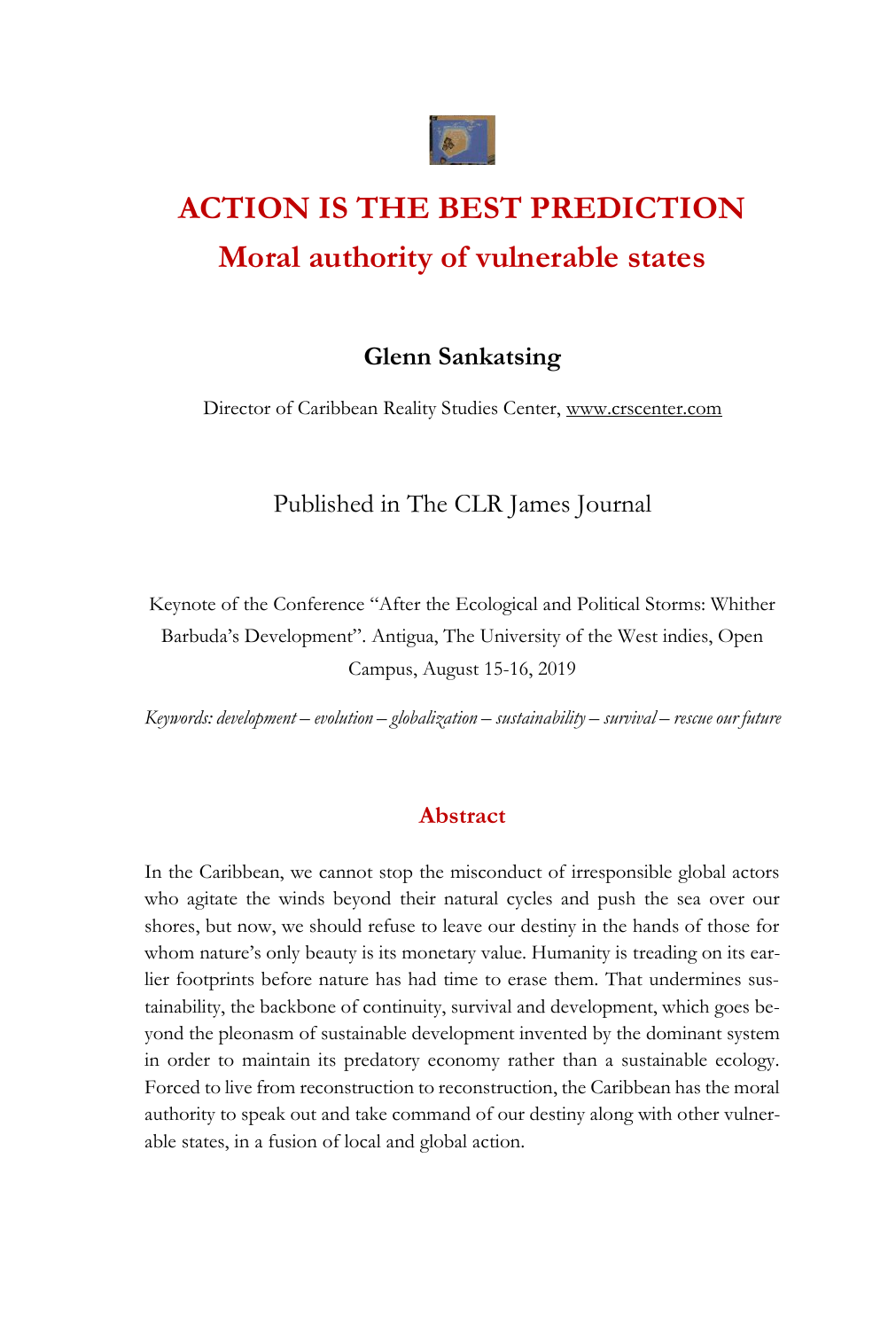## **1. The Caribbean in a wider world**

The Caribbean, our home, is a confluence of extreme beauty and extreme danger. Seasoned with this tension, our ancestors have taught us to make the Sea of the Antilles the wonderful living space we have today, despite the strong winds that threaten us from time to time. Our ancestor's responses to nature's whims became inadequate when man-made disasters began to shake the winds beyond their natural cycles. Our region, as Antiguans and Barbudans know, has reason to fear being caught in an endless loop from reconstruction to reconstruction. As vulnerable states suffering the consequences of the irresponsible acts of others, we may not be powerful enough to assert our rights, but we have the moral authority to speak and demand to be heard.

As victims of the self-interest of those who harm our planet, we must understand that we have had no control over our future, since the beginning of the colonial enterprise, which reaps the fruits while pouring the costs into other communities. Beyond the economic, social and cultural domination that decolonization has called into question, today we suffer from the ecological colonialism of global elites, whose reckless pursuit of economic benefits destroy our physical living space with impunity.

Global warming has become a global fever, a pathological expression of the exploitation of the Earth by an economic system that serves no human purpose. Humanity has disconnected from the logic of evolution and has gone astray. By degrading nature into an object of predatory exploitation, we destroy our life-giving environment like a parasite that kills its host plant. As the Latin American liberation philosopher Enrique Dussel pointed out: "We find ourselves in a historical moment, in which life is in mortal danger."<sup>1</sup>

Nature warns us with presages to rectify, sometimes in the intonation of a final call that is difficult to misinterpret. But the selfish economic, political and military elites who have hijacked our spacecraft Earth for personal gain have imposed a predatory system whose main purpose is to process nature into bank accounts. True

<sup>1</sup> Fernando Gomez, Interview with Enrique Dussel. *Boundary* 2, 28 (1), Spring 2001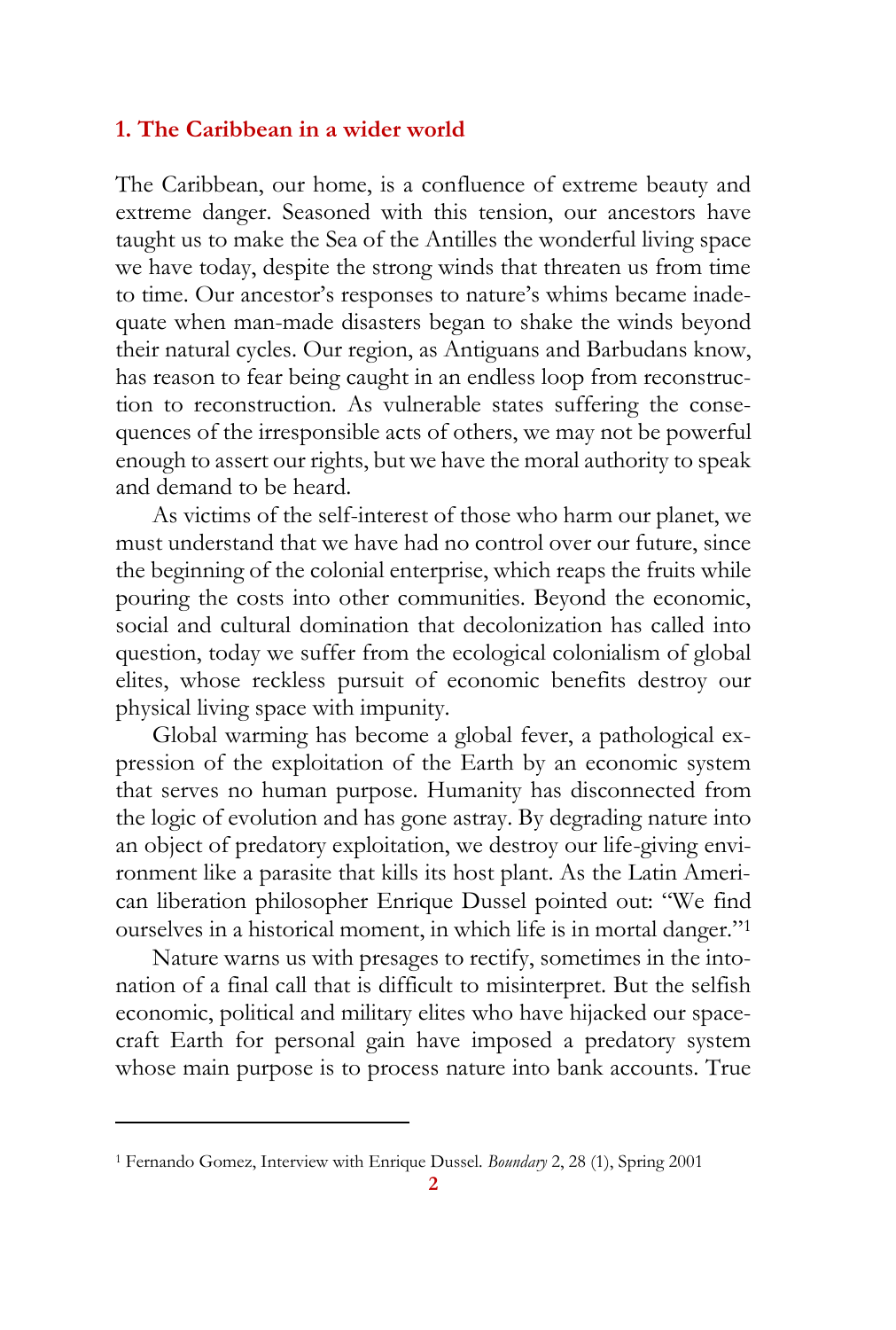human needs, even the survival of our species, do not appear on their agenda. The only beauty of nature is its monetary value. For the megacorporations that run the world, the most interesting part of human beings is their wallet. The powerful states tell us to our faces that they are unwilling to pay the economic price for rectifying their destructive behavior. Our survival or extinction has no symbol in the equations of modern economics.

The big question is, what are we going to do about it? Either we accept an imminent catastrophe, or we join forces to regain control of our destiny on a habitable planet. This cannot be limited to efforts to save Antigua and Barbuda or the Caribbean, because no local response can tame the growing ferocity of hurricanes driven by global warming. It makes no sense to paint one's cabin in beautiful colors when the ship sinks. Our response must be simultaneously local and global.

How can we translate this formidable task into a practical response, if the ecological problem of Antigua and Barbuda is the problem of the Caribbean, of the Americas, of planet Earth, of humanity? When the survival of humanity is at stake, only a fusion of local and global action can work. The starting point, therefore, is to translate the awareness of our terrible conditions into a joint global initiative to rescue the future of humanity.

Preventing the extinction of Earth's most talented species is a task of cosmic proportions with many obstacles. The first problem is that many valuable concepts have historically been adulterated to legitimize domination. Bob Marley addresses this issue in his Redemption Song, sharing with us Marcus Garvey's call to emancipate ourselves from mental slavery. <sup>2</sup> But what is mental slavery and where does it come from?

The cultural critic Ziauddin Sardar of Pakistani origin gives us the clue. "The real power of the West is not located in its economic muscle and technological might. Rather, it resides in its power to define… The non-Western civilizations have simply to accept these definitions or be defined out of existence. To understand Eurocentrism, we thus have to deconstruct the definitional power of the

<sup>2</sup> Marcus Garvey, The Work That Has Been Done. Speech in Nova Scotia, October 1937. *Black Man Magazine*, 3 (10) (July), 1938.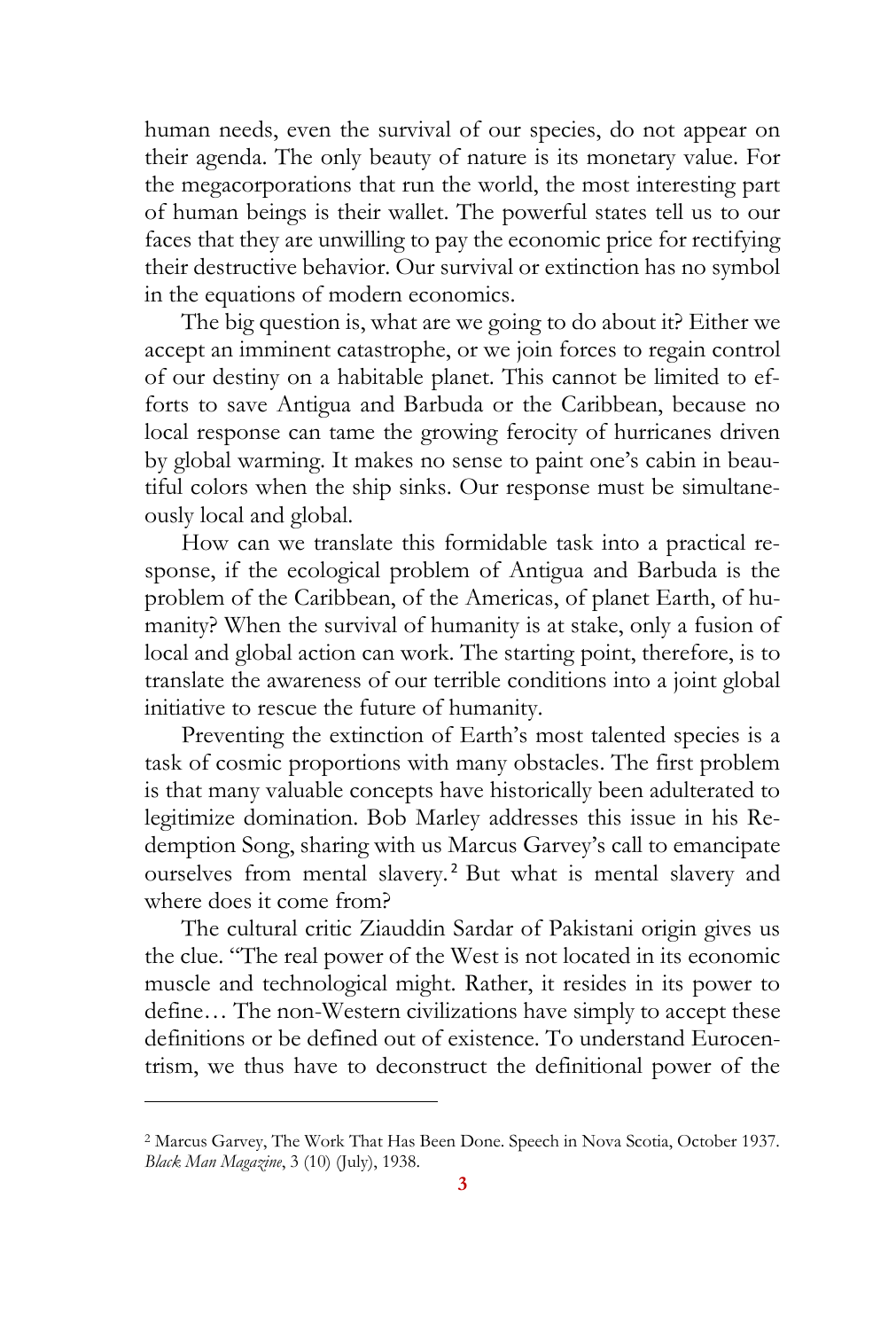West."<sup>3</sup> This power to define can abort transformative action by making dominated people perceive an evil as a virtue, which aborts their capacity for critical reflection.

### **2. Freedom and civilization**

The Caribbean is full of scars from the wounds of civilization. One wonders if the civilizing mission also had some good elements. I want you to raise your hand if you disagree with the following statement. "The idea of freedom is a positive contribution of Western civilization." If you do not agree, raise your hand. There are good reasons for those of you who disagree.

Freedom was compatible with three hundred years of slavery. On its untouchable western pedestal, freedom oversaw fifteen generations of hereditary slavery in the Caribbean. The deliverer of freedom was colonialism, its extreme negation. The struggle for freedom of the Haitian people was considered terrorism against France, the apex of civilization, which has gone through a revolution to establish the principles of freedom, equality and fraternity.

Let me check once again what you think. The idea of freedom is a positive contribution of Western civilization. Raise your hand if you do not agree with this. Those who now raise their hand have taken a step in the right direction, but we are not emancipated yet, because many other terms that we take for granted also find their origin in the power to define. Be warned, the dictionary is a dangerous book!

To understand our current misfortunes, we must know where we come from. This immediately points to the tension between freedom that empowers us from within and the civilizing mission that has formed us from abroad.

Only a barbarian can be civilized; otherwise, there is nothing to civilize. To civilize was to domesticate the Other in a servant for the purpose of economic gain. It is an extreme form of alienation that

<sup>3</sup> Ziauddin Sardar, Development and the Locations of Eurocentrism. In: Ronaldo Munck and Denis O'Hearn (eds.), *Critical Development Theory. Contributions to a New Paradigm*. New York, Zed Books, 1999, p. 44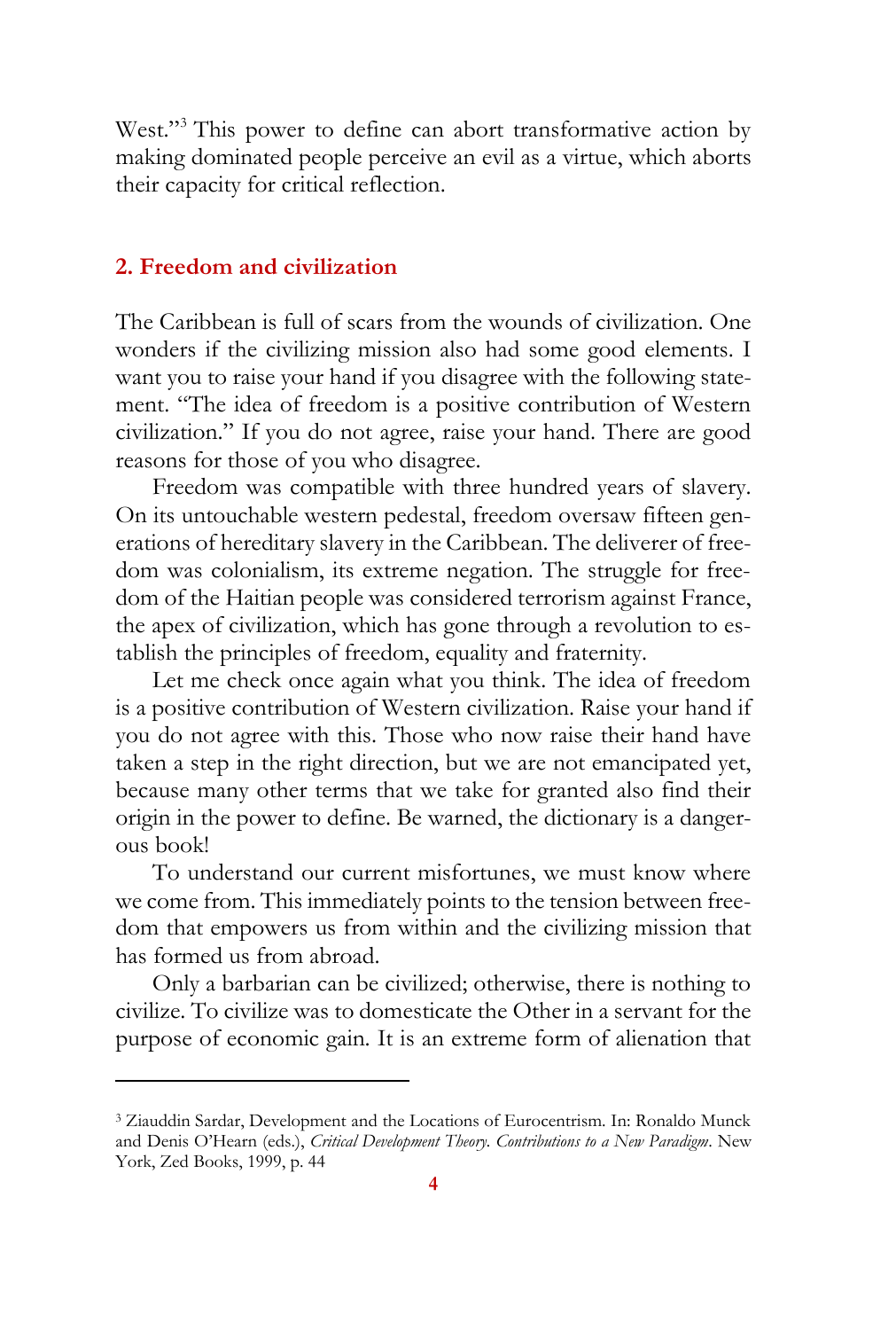reminds us of the domestication of a wolf-like creature in a servile dog. The civilizing mission was to clone the West into the rest, a successful mission, for that matter. The history of the last 500 years was the globalization of the local experience of the West, which has turned communities all over the world into remote-controlled trailer societies, dragged without steering wheel or engine like a trailer behind a truck. There is no global village; one village went global.

This sheds a different light on the claims of civilization. The global mission of the West was not to impart, but to collect. The protocol of the civilizing mission passes through nudity. The Amerindian woman was civilized only when she had taken off her colorful clothes and put on Barbie clothes. The expansionist process of conquest and domination needed a blank slate, for which the colonizer applied a matrix of five alienations:

- i. the appropriation of assets (habitat, resources and fellow humans);
- ii. the abolition of conditions (history, culture, language, spiritual life and context) - yes, universal models are context-free;
- iii. the abortion of processes (social evolution and internal dynamism);
- iv. the alteration of landscapes (infrastructural, economic, cultural and political landscape) and
- v. the annihilation of worldviews (communitarianism, cosmocentrism and ecological harmony). Indigenous culture was abolished or devitalized in folklore as the fossilized symbol of dead culture. Cultural genocide paved the way for the growth of a foreign implant.

All these tentacles make the colonial project complex. But even so, its essence can easily be summed up in just five words: The guest became the host. Someone walks through the front door and tells you: "You're my guest. Not only is your house mine, your lands are mine, your resources are mine, and so are you." The intruder's right to reshape us was based on the mantra of Eurocentrism: What was good for the West is best for the rest.

The civilizing mission was marketed as a vocation to develop us. But if they really wanted us to reach their level of economic prosperity, they should have made their technology available to us. How could they compete with us on the world market with our wealth of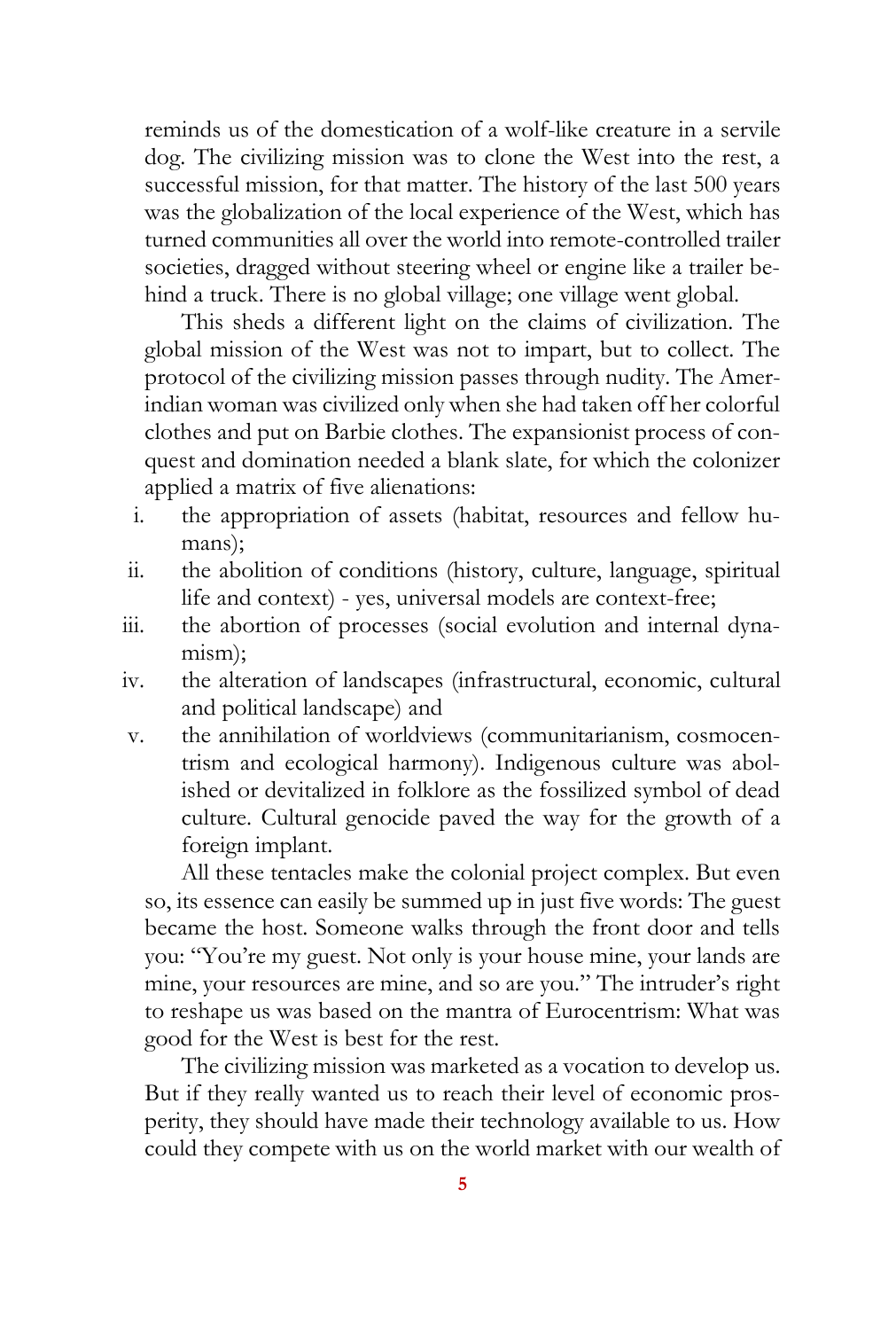raw materials and cheap labor, if we had their technology? The bottom line is that the development of others is not consistent with capitalism driven by competition and greed. What then has been the era of development that still haunts us today?

#### **3. Development and evolution**

Development has mesmerized the world, but instead of tangible results, it has left a trail of devastation. All the development theories and paradigms of the last seventy years have failed with a terrible aftermath in poor countries.

You can give a mango seed sunlight, water and fertilizer to grow into a healthy mango tree, but it will never become an apple tree. This self-evident truth causes sleepless nights for development experts, because development cannot be brought, transferred or implanted from the outside, not even as a generous gift. Development is intrinsically from within. Strictly speaking, you can't grow potatoes; potatoes grow themselves. Development is the mobilization of inherent potentialities in interactive response to challenges posed by nature, habitat and history to realize a sustainable project with an internal locus of command.

The colonial and imperial project of the last half millennium was the opposite of development, it was envelopment, what is done with an envelope, a process of annexation, incorporation and molding from the outside. Envelopment is the paternalistic and disempowering control of an entity by an external place of command at the expense of its internal life processes and ongoing evolution. Development mobilizes the potentials in response to context, while envelopment alienates through demobilization.

However, development and envelopment do not interact as a simple dichotomy, because any act of envelopment triggers new development. If you prune a tree, it will produce several new shoots. A scar is not a wound but the victory over the injury. Social evolution and history are driven by what can be called development-envelopment dynamics.

The dance of limbo did not arise in the Caribbean, nor did it come from Africa. Limbo was born on slave ships, where space was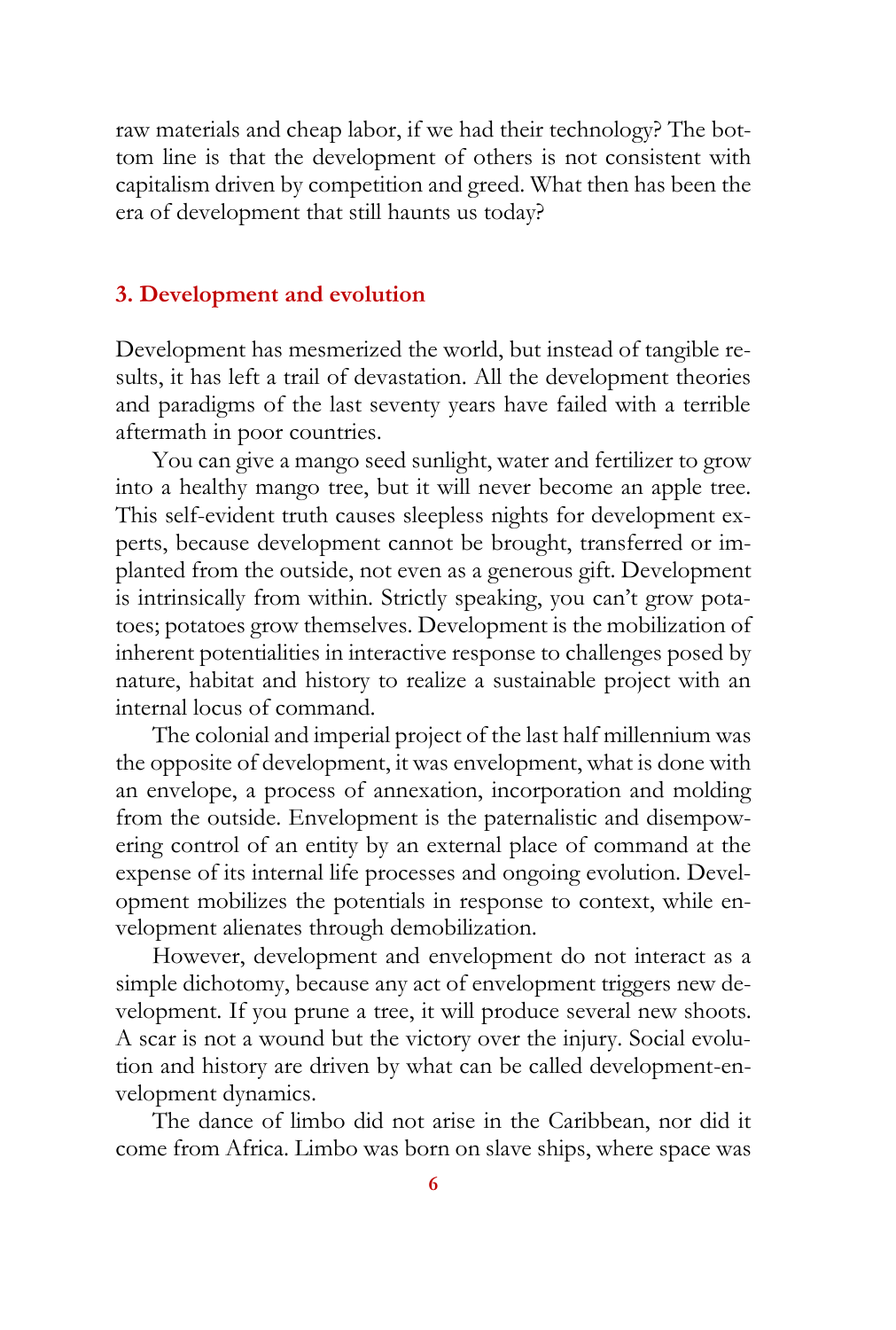small and chains short. The joy of limbo was created by people on their way to centuries of slavery. This is the force of development overwhelming envelopment. A dominant system can oppress people to the brink of death and deprive them of the tools to survive, but life and culture always find a way.

This powerful concept of development-envelopment dynamics was important in the difficult task to identify the driving force of evolution, which Charles Darwin had mistakenly called natural selection. A year after his masterpiece on the origin of species, Darwin himself questioned this term based on mere probability.<sup>4</sup> Let me quote from the letter Darwin wrote to a colleague. "Talking of 'Natural Selection', if I had to commence de novo [all anew], I would have used 'natural preservation' ". 5 This is a different story.

Through ideas about the preservation of life, such as Arthur Schopenhauer's 'will to live', Albert Schweitzer 'reverence for life' and Hans Jonas 'imperative of responsibility for life', the new understanding of development could be directly connected to evolution. In nature and history, there is a cosmic impulse to survive, grow, blossom, bear fruit and defeat death by reproduction. Natural selection plays its part, but the driving force of evolution is that life seeks more life. This is also what drives development.

This new analytical framework explains why the era of development became such a terrible failure. So-called development models did not improve our ability to mobilize our potential. They were all models of envelopment to incorporate us into another's project. But isn't sustainable development the exception?

Sustainable development is one of the most revealing examples of the power to define. Unsustainable development is a contradiction, since unsustainability means discontinuity, crisis, collapse and extinction, which are the negation of development. Development is sustainable by definition; otherwise, it is not development. The conclusion is that sustainable development is a pure pleonasm, which postulates repetition as innovation and redundancy as novelty.

<sup>4</sup> Charles Darwin, *On the Origin of Species by Means of Natural Selection, or the Preservation of Favoured Races in the Struggle for Life*, 1859

<sup>5</sup>Letter of Charles Darwin to Charles Lyell of September 28, 1860, [http://www.darwinproject.ac.uk/,](http://www.darwinproject.ac.uk/) Darwin Correspondence Project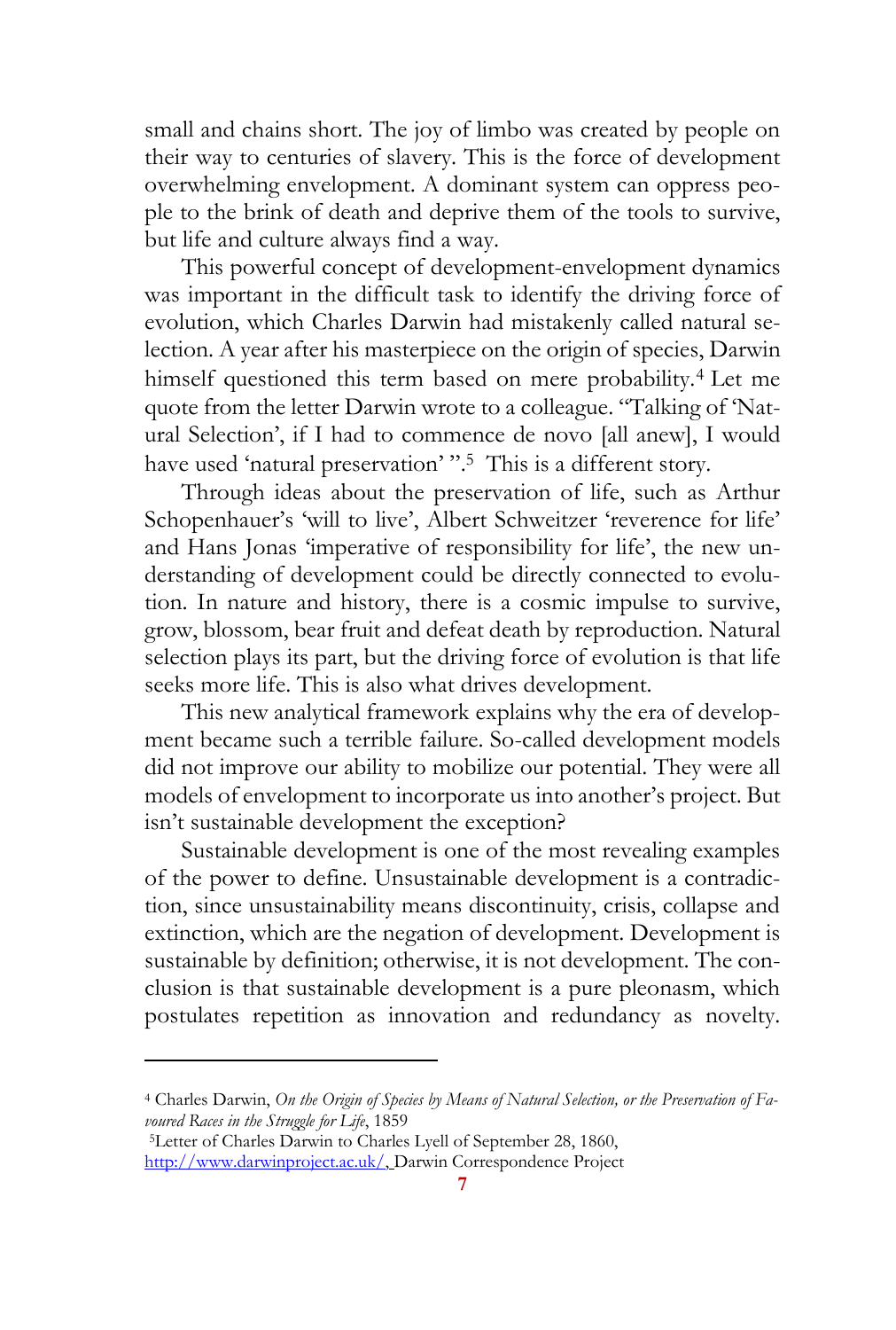Think of participatory democracy, as if non-participatory democracy were an option.

The trigger for launching sustainable development in the 1980s was not sustainable ecology but sustainable economy. The concern was not the wellbeing of nature, which had been the victim of devastation in the search for wealth for centuries. The alarm only sounded, when the reckless exploitation of nature threatened the continuity of the profit-generating system. Sustainable development was not about greening the planet, but about greening greed. Clean energy for a dirty system makes no sense. Sustainable development is neither development nor is it sustainable. It is sustainable envelopment to ensure the continued exploitation of nature to sustain a cancerous growth, which is an invitation to ecological collapse.

The oldest and best statement on sustainability is in the Book of Genesis, chapter 2, verse 15. "And the Lord God took man and put him in the Garden of Eden to till it and to keep it." Today, we see exactly the opposite of this mandate to benefit from cultivating the land while we take care of it. Humanity has been tampering dangerously with the exceptional conditions that made life on Earth possible.<sup>6</sup>

But damage to nature is only one of the consequences of the three deadly sins responsible for our misfortunes, which are power, greed and fame, which led to a fourfold domination. The domination of nature is the cause of an imminent eco-cataclysm. The domination of human beings brought devastating colonial and imperial adventures. The domination of culture provoked irreconcilable fundamentalisms, each praying to God to kill the God of the other. The domination of the mind led to mental slavery. As a result, nature has become a legitimate object of predatory exploitation, war has become the supreme arbiter for resolving conflicts and fundamentalism has become the violent defender of God, as if the divine were not powerful enough and needed mortals as bodyguards.

The root of our existential problems is anthropocentrism, the predatory ideology that places the human being at the center of the Universe, asserting that the purpose of nature is to serve humanity.

<sup>6</sup> Glenn Sankatsing, *Quest to Rescue Our Future*. Amsterdam, Rescue Our Future Foundation, 2016, [www.rescueourfuture.org](http://www.rescueourfuture.org/)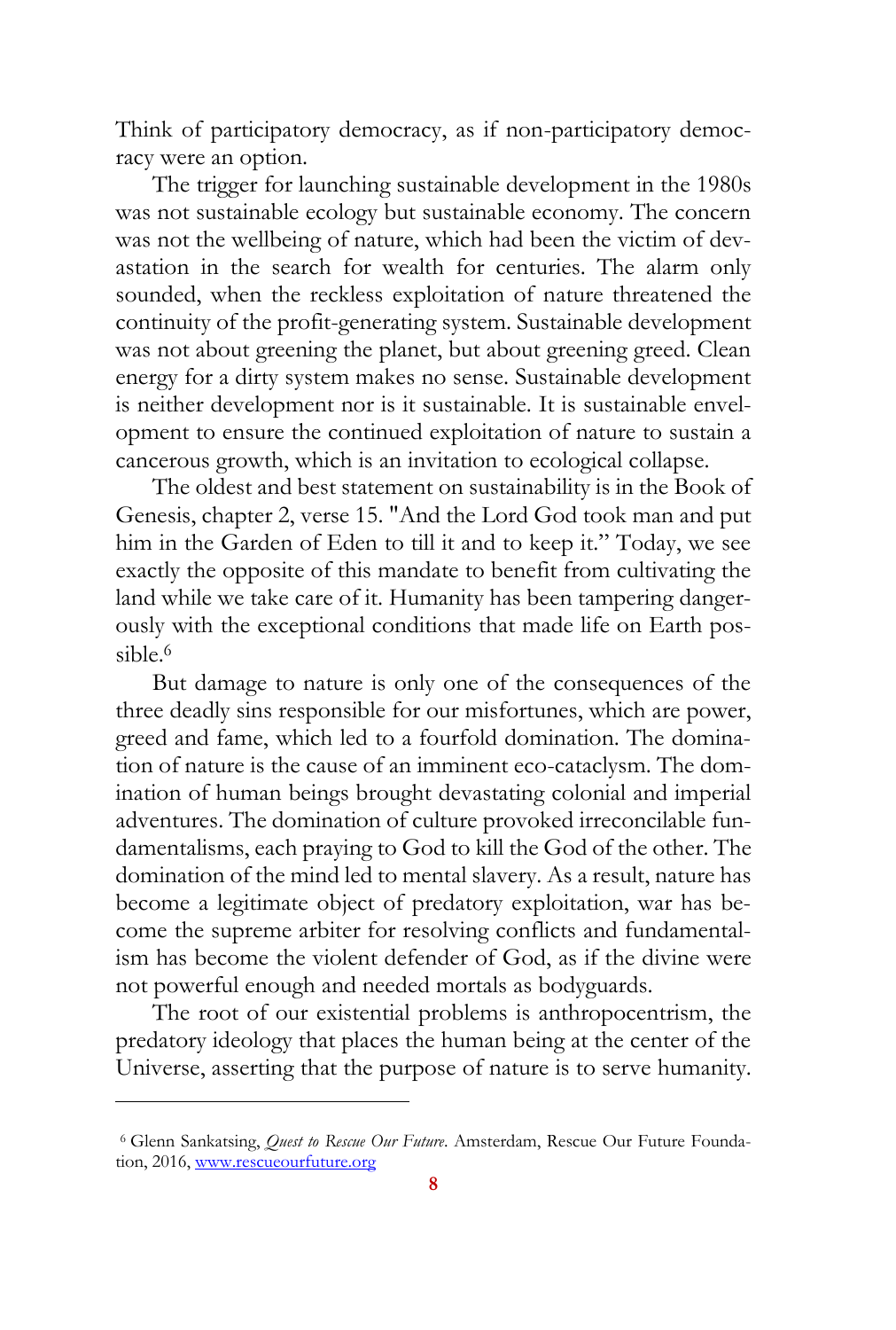"We like to imagine that man is nature's goal".<sup>7</sup>

What is unsustainable is not development, but humanity itself, which has gone astray. Our ecological footprint is so large that we are stepping on our previous footprints before nature has had time to eliminate their harmful impact.

Either we turn a blind eye to the current predatory system, or we replace the term 'sustainable development' with 'sustainable humanity', which is a condition for survival. The elimination of sustainable development from our vocabulary causes a tectonic shift, given the more than 75 million websites that mention it on the Internet and the thousands of institutions and university chairs on sustainable development. We must replace the Sustainable Development Goals with the Sustainable Humanity Goals, which requires a metamorphosis of the current system that endangers our permanence on Earth, because an anthropocentric worldview must give way to a cosmocentric worldview. There is no other way to live and prosper than in harmony with nature.

#### **4. Action to rescue our future**

Let us go back to the Caribbean Sea, which has become an even fiercer cauldron as we speak, because global warming does not wait. Regardless of the ecological measures we take, there is no Caribbean solution to a global problem.

The era of naïve belief in dialogue with the devil is over. The ultimate answer of powerful states and corporate capital, even at world summits organized to curb climate change, is that they will not sacrifice their predatory economic system for the survival of humanity. We have no choice but to join forces with other vulnerable states and the many positive actors in the world to reverse the fatal trend.

Are you ready for revolution? If so, I must cool you down. The idea that you have to destroy first before you can build has proved

<sup>7</sup> Pedrag Cicovacki (ed.), *Albert Schweizer's Ethical Vision. A Sourcebook*. Oxford, Oxford University Press, 2009, Chapter 10 The Ethics of Reverence for Life. Originally published in *Christendom*, 1 (2), 1936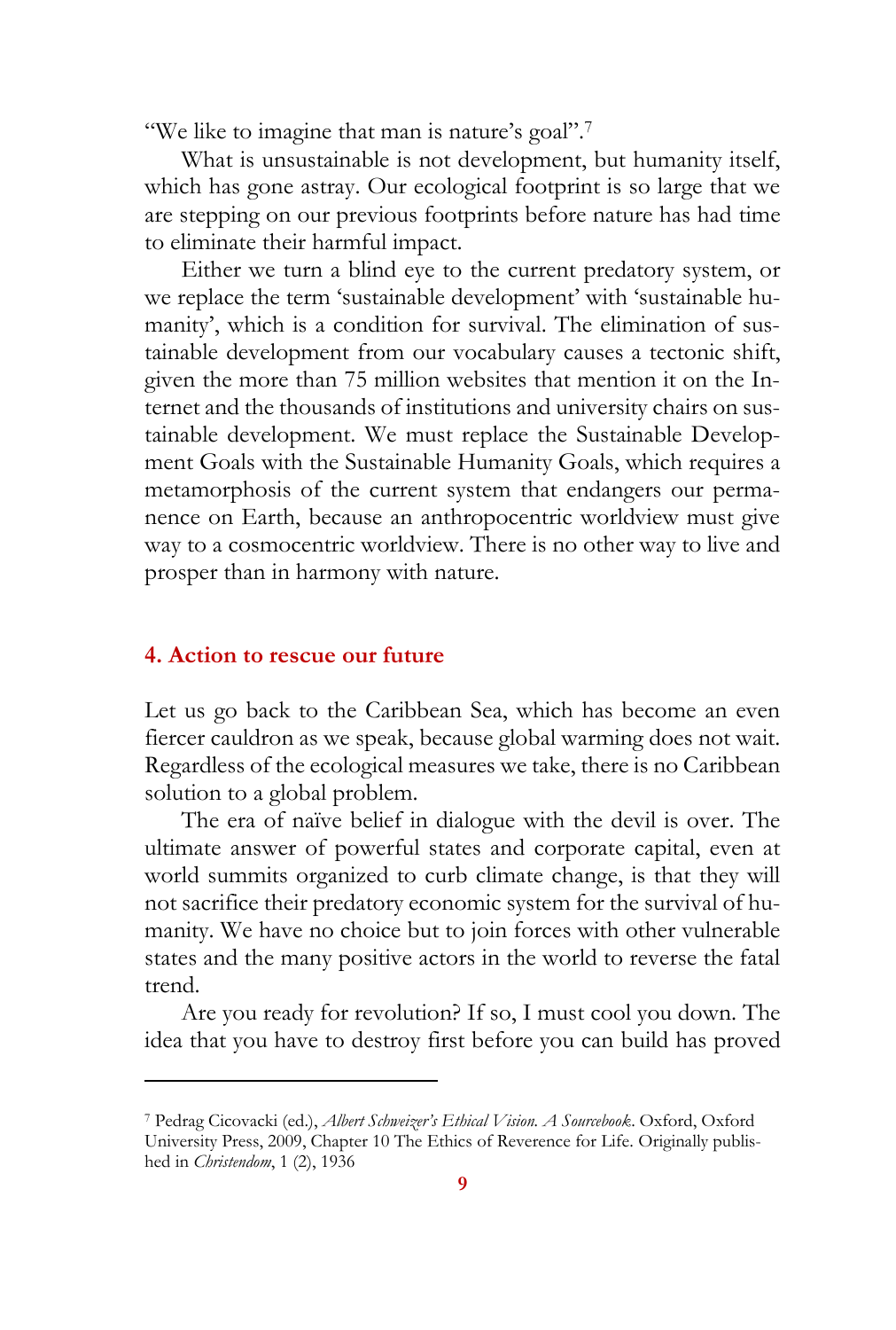wrong in history. Instead of wasting time fighting evil, we must nurture the good that can overrun evil. Instead of fighting wild weeds, plant the tree that will deprive them of sunlight and water. Evolution is the best revolution. How should we translate this into action?

The victims of the predatory system have the moral authority to speak out first and act to rescue the future of humanity. To maintain the dominant system, the economic, political, military and technological powers want us to be pragmatic and opt for the lesser evil. We must refuse to do so. A pragmatic slave is an eternal slave. Pragmatism enabled centuries of slavery in the Caribbean. We must reject a system in which we lose by the rules of the game, even before the game begins. To choose for a lesser evil that does not offer a survival option is to postpone execution. The coldest place in hell is not an acceptable option.

Today's dominant system is structurally flawed and cannot offer an alternative from within. It has co-opted all potential spaces for structural transformation, including politics, religion, science, civil society and the media. The great transformation needed to rescue our future requires an extrasystemic path. The social force that can embark on this task is what we can call the moral reserves of humanity, you and me, the millions seeking a better world, most of humanity who are the victims of a predatory system.

An encouraging example of extrasystemic action is the youth leaving the school that educate them for a future that may never come. We must bring together in a Rescue Our Future Movement the many communities, groups, social organizations, institutions, activists and critical thinkers, alarmed by the prospect of the disruption of humanity's stay on Earth. A pluralistic, democratic, equalityprone, development-supportive initiative should merge the local and global scene in a future-oriented response based on a communitarian and eco-friendly development route.

The Caribbean and other vulnerable societies can host this gathering to overcome the current existential dangers. A prerequisite for this is cosmopolitanism, which is the opposite of the myopia of nationalism. Addressing the pitfalls of nationalism gives a critical look at the asymmetric relation between Antigua and Barbuda, because of insularism, which is one of the big concerns of this conference. Insularism is a special case of nationalism.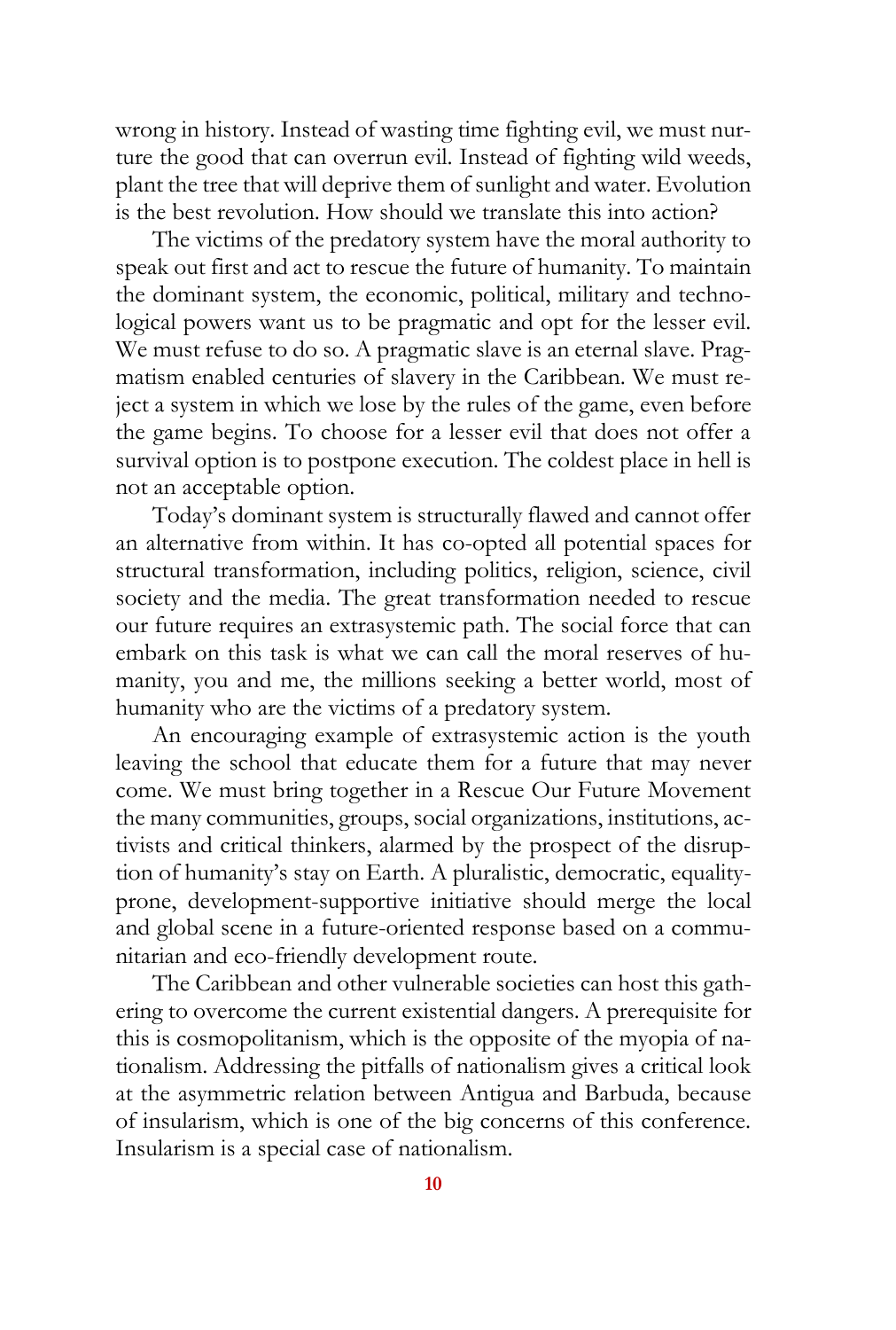The term nationalism is based on linguistic usurpation. 'National' has its etymological roots in 'nation' but refers to the state.<sup>8</sup> The terms 'national liberation' and 'international' do not refer to nation but to state, which are not the same. The state is a power structure with a sovereign government that rules over the people and controls a given territory. Nation derives from *natus* in Latin and means 'to be born'. It is a group of people with a shared culture and a common ancestry with a spirit of belonging. There are not more than 200 states but more than 2000 nations in the world.

For indigenous peoples, nationalism and nation building continue traditional colonialism with the institutional suppression of nations and their culture through a strategy of homogenization and unification of all within the state. When indigenous lands are needed for national development projects to exploit natural resources, the state devours indigenous nations. Similarly, in the spirit of nationalism and national unity large islands can devour smaller ones. In contrast, the most notable attempt in the world to overcome nationalism as a modern form of colonialism is the plurinational state declared constitutionally in Bolivia, which prevents that unity overwhelms diversity.

Mutually beneficial cooperation for a common cause can go hand in hand with respect for the culture, tradition and worldview of the community and its development. Love for our family, group, tribe and nation go hand in hand with the desire to survive and thrive as a species born of common ancestors. Nationalism leads to internal colonialism and external polarization with confrontations and wars within one state or with other states.

In the spirit of harmonizing the local and the global in a respectful compromise, we need a cosmopolitan approach that transcends nationalism and its manifestation in insularism, if we want to achieve a better world, since there is no local solution to global problems.

Today, humanity is not at a crossroads, not even at a fork in the road, but we have reached the end of the road and are standing on the edge that separates survival from extinction. Fortunately, evolution is on our side with its driving force of life always looking for

<sup>8</sup> See Rodrigo Borja, *Enciclopedia Política*. México, Fondo de Cultura Económica, 1997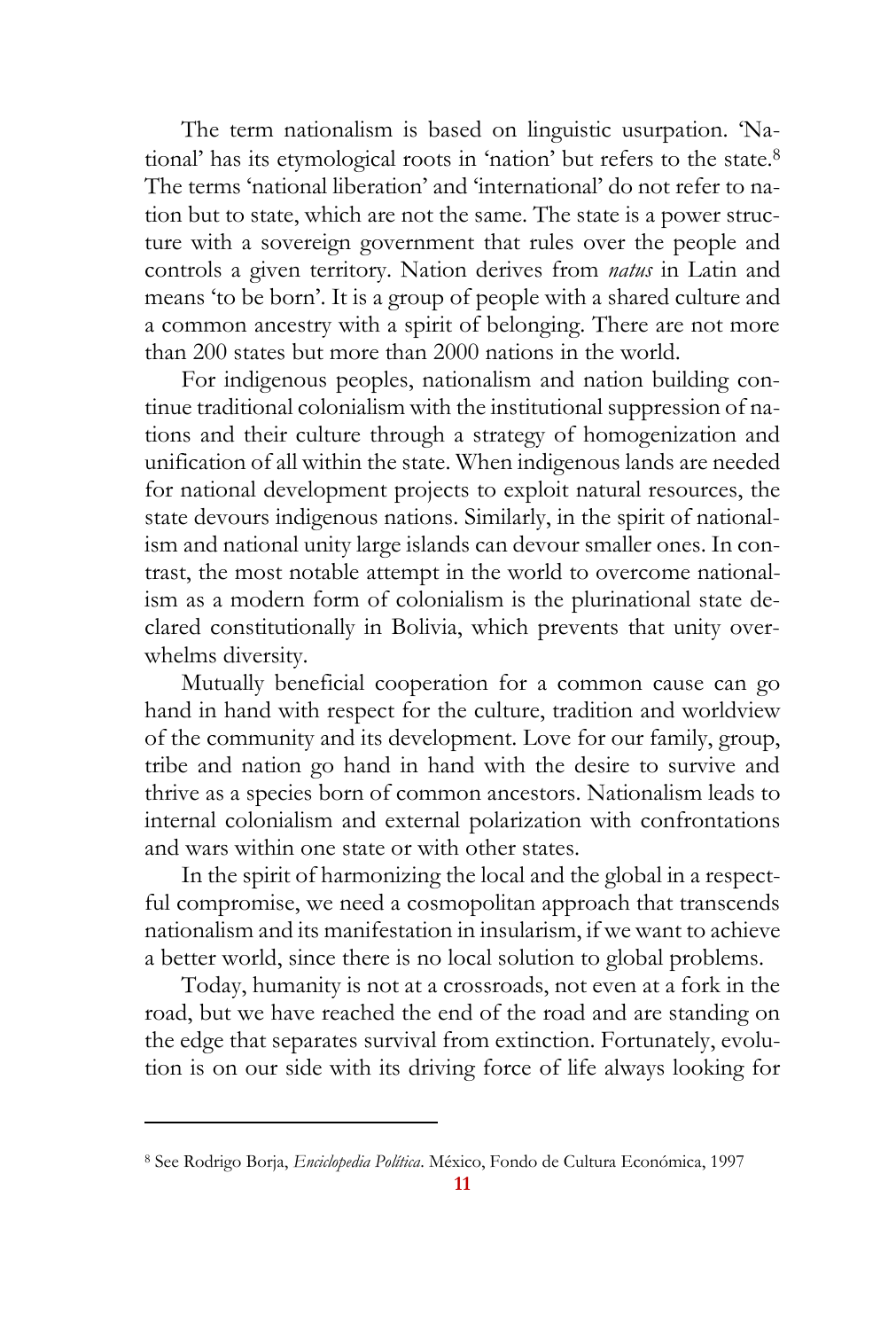more life. When faced with death or extinction, all organisms and species become creative, but no sacrifice should be too great when our survival is at stake. Better a stone age than no age!

The Caribbean's vulnerability to today's existential threats urges our region to be the first to respond. Those who have the most to lose in an impending disaster are the ones who can most benefit from a viable solution. With the moral authority of vulnerable states suffering disasters caused by others, the Caribbean can be at the forefront of mobilizing the moral reserves of humanity as critical agents in the quest to rescue our future.

Instead of sleepwalking into extinction, we must rise to take control of our destiny. With the power to define in our own hands, we can emancipate ourselves from mental slavery with the moral authority to speak to the world about the precarious condition of humanity. We must begin with a critical reflection on our potential, for which the Caribbean is blessed with a long intellectual tradition.

Let me conclude by dedicating these reflections to one of these icons of Caribbean thought, who has been a source of inspiration since I met him in Santo Domingo in 1990. At a conference breakfast, I told him that social science disciplines did not have the right to exist and that they had to be banned from all scientific premises in order to make room for the extradisciplinary approach.<sup>9</sup> As I was preparing for his angry reaction, Lloyd Best became agitated when he replied: "That's what we've always been looking for in the New World Group!" I did not have to explain that extradisciplinarity<sup>10</sup> puts an end to the inverted logic that the anatomy of the Academy is the anatomy of society, the bias that society is structured in the same way as university corridors. It was the beginning of long dialogues on development and prospects for the Caribbean, often at his home in Tunapuna, Trinidad.

Half a century ago, addressing the age-old academic question that had troubled so many Western minds about how to connect

<sup>9</sup> Glenn Sankatsing, Social science as victim of its own disciplines. In: Christine Barrow and Rhoda Reddock (eds.), *Caribbean Sociology: Introductory Readings*. Kingston, Jamaica, Ian Randle Publishers, 2001 (orig. 1995 in Spanish)

<sup>10</sup> First proposed in Glenn Sankatsing, *Caribbean Social Science: An Assessment*. Caracas, Unesco, 1989.